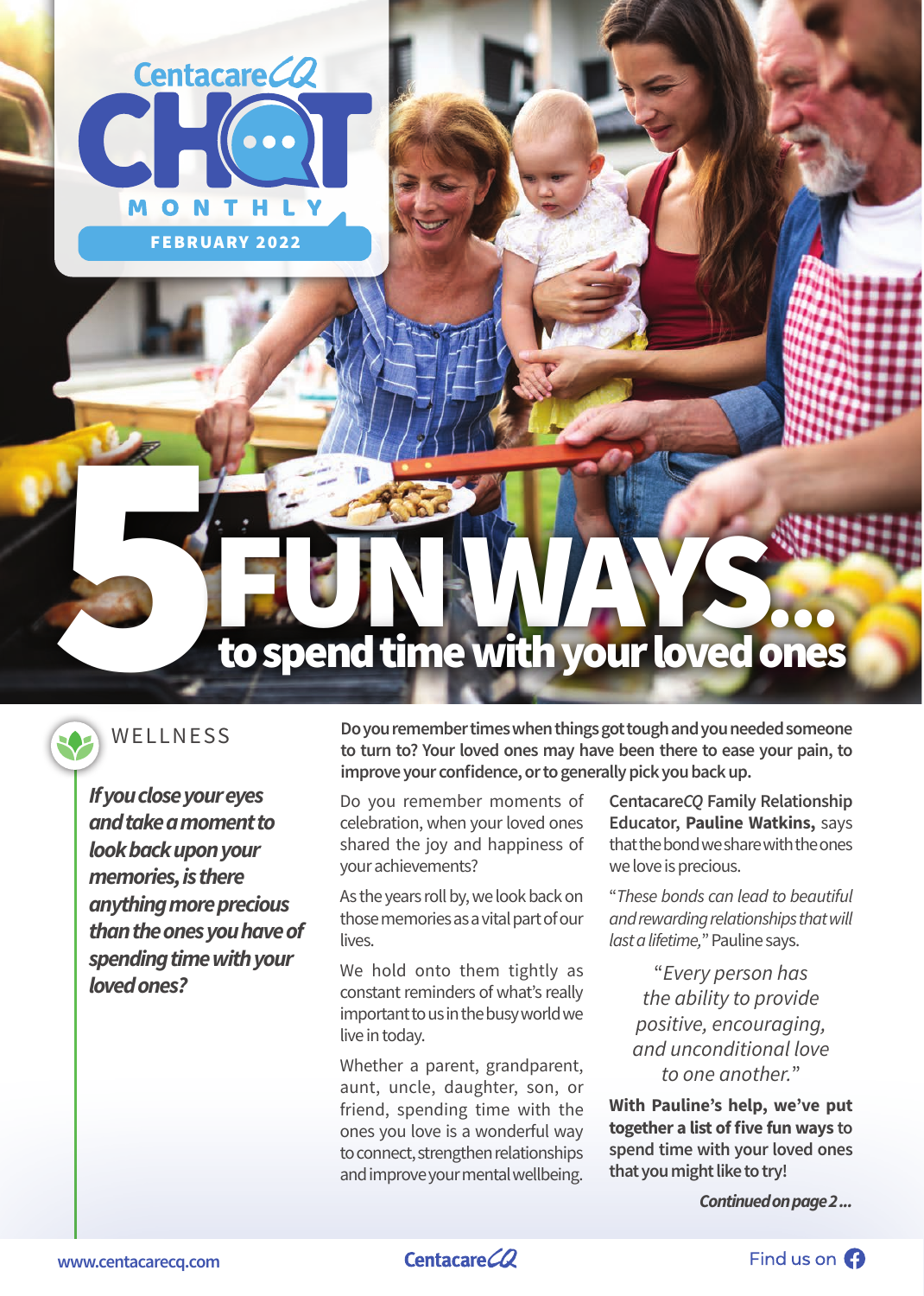### **1. Read a book together**

**Story time is the place where imagination blooms at the turn of each page.** 

Sharing your favourite book with your loved ones, particularly your young family members, is a great way of building that relationship.

There are no screens for distraction, just you and the words on the page.

### **2. Bring out the photo albums**

**It's time to crack open the history vault and revisit the special times with those nearest and dearest to you.**

Enjoying old photo albums or even videos together can be a fun conversation starter, and is a great way to reminisce and re-explore your past experiences and life stories.

### **3. Cook up a storm**

诗

**As the saying goes "***Life happens in the kitchen***" – Andrew Zimmern**

Some people have a particular food or recipe that they just can't get enough of.

Quality time in the kitchen, with a sprinkle of love, a dash of patience, and seasoned with the shared experience of enjoying the delicious reward at the end, can be a great way to spend time together and make new memories along the way!

# **4. Get out in the garden**

**Whether you have a green thumb or not, bonding in the garden can be a magical experience.**

Whether it's planting something new or simply tending to what you already have, spending time together in the garden carries the additional benefits of getting some fresh air and sunshine.

# **5. Try something the other person enjoys**

**Make the most of time with your loved ones 'lucky dip' style.** 

Exploring hobbies and passions with others can strengthen your relationships significantly. Who knows? You may even enjoy your newly attempted activity just as much as your loved one does!





**Welcome to the February edition of Chat Monthly!** 

We've dedicated this issue to focusing on some great wellness content that I'm sure you will enjoy.

**Speaking of wellness**, lately I've been reminded of the value and goodness that spending quality time with my family brings to me and my wellbeing.

Like myself, I hope you too can **take some inspiration from our '5 Fun Ways...' feature piece**, and introduce some more quality together time into your life, with someone that you love.

We also speak with one of our newest counsellors, **Prabha Srinivasan**, in this issue, who joined our team in September of last year.

**Remember**, counselling can be another useful tool to look after your health and wellbeing, and that here at CentacareCQ, we have a dedicated team of professionals available for you should you need them.

I hope that you enjoy reading this issue of Chat Monthly.

Until next time,

**Flavia Prospero**

General Manager Health & Wellbeing *Northern Region*

"*Ever since I was a kid, I was interested in the mind, how it worked and how it behaved," Prahba says.*

"*I worked in IT for many years and during that time, I knew it wasn't really what I wanted to do.* 

"*After having my first son, I took a break and decided to take the plunge and start studying to become a life coach.*

"*It was something that was an interest of mine, but I always had it in the background – I never considered it a career option.*"

In 2011, Prabha began working as a life coach . In 2015, while still working as a life coach, she began furthering her studies to become a counsellor.

Joining the Centacare*CQ* team in September last year, Prahba has been loving the challenge of helping her clients to meet their individual needs.

"*I really love the diversity of my clients. It's a great stretch for my brain to come up with solutions to best suit their needs,*" Prahba says.

"*I work with people from all walks of life, but my areas of expertise are in life coaching and working with couples.*

With a hunger to continue to learn more about the human mind and behaviour, Prabha says she is currently completing a Masters in Counselling.

"*The mind never really switches off. Reading and reflecting on the work I do, it all feeds into each other,*" Prahba says.

When she's not at work, Prahba says she enjoys reading books of a similar nature to the work that she does, as an added form of reflection.

If you happen to be struggling with tough times, with life in general , or would just like someone to talk your issues through with, Prabha and our team of qualified counsellors are available to listen without judgement, and to give you the support you need.

Centacare*CQ* offers professional counselling services to individuals, couples, and families, so that they can continue to develop and grow with a healthy mindset.

**Counselling sessions can be arranged in person, over the phone or via online video conferencing.**

# *February's focus is all about 'you'...*

*Your COVID-19 safety is our top priority*

**MATTER** 

**Our team adhere to strict infection control protocols at all times**, including the use of personal protective equipment and the regular sanitisation of all our facilities. These measures are specifically designed to **keep both you and our staff safe, so as** 

**you can continue to receive the quality services that you know and love.**

OUR TEAM

**When it comes to career changes, nothing compares to the flip that new Centacare***CQ* **counsellor, Prabha Srinivasan, made seven years ago when she left the world of computers and technology to explore her life-long passion of life coaching and counselling.** 

# Prabha transforms her into her career



If you'd like to know more or book a session, visit our online booking system at:

**centacarecq.com/counsellor-booking**

 Call our team today on **1300 523 985**  or **message us on Facebook**

# *Next Steps...*